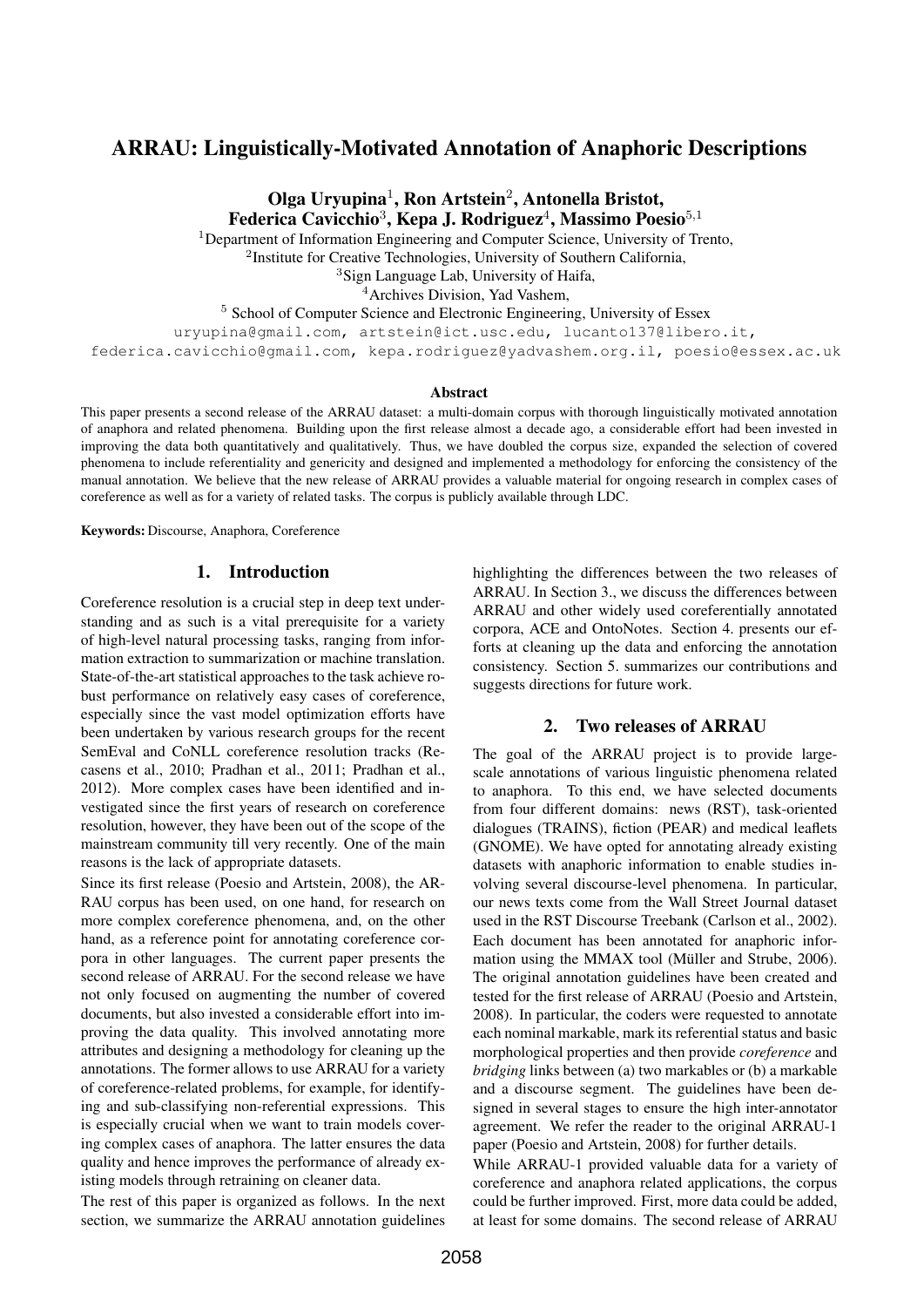| domain        | <b>ARRAU 1</b> |        |           | ARRAU 2   |        |           |
|---------------|----------------|--------|-----------|-----------|--------|-----------|
|               | documents      | tokens | markables | documents | tokens | markables |
| <b>RST</b>    | 204            | 146512 | 45590     | 413       | 228901 | 72013     |
| <b>PEAR</b>   | 20             | 14059  | 3881      | 20        | 14059  | 4008      |
| <b>GNOME</b>  |                | 21599  | 6215      |           | 21458  | 6562      |
| <b>TRAINS</b> | 35             | 25783  | 5198      | 114       | 83654  | 16999     |
| total         | 264            | 184748 | 60884     | 552       | 348072 | 99582     |

Table 1: Corpus statistics for two releases of ARRAU

augments the corpus annotating all the documents available within the TRAINS and RST datasets. This has resulted in a significant increase in the data size. This quantitative improvement is extremely important for the TRAINS domain, since it provides a unique large collection of dialogues annotated with anaphoric information. More statistics for both releases of ARRAU are available in Table 1.

Second, we have focused on high-quality annotation of two phenomena closely related to anaphora: referential status and genericity of nominal markables. We have expanded our annotation of reference and genericity to all the domains, adopting a more principled approach. This has resulted in a more consistent annotation of reference: more than 10% of non-referring markables have been added to the documents already covered in ARRAU-1. For genericity, the first release only attempted a pilot annotation for the RST domain.

Moreover, we have further sub-classified non-referential and generic nominal phrases to allow for more refined linguistically motivated data driven analysis. As Table 3 shows, the second release of ARRAU provides a considerable amount of examples for non-referential and generic uses of nominal expressions and can thus be used as a valuable source for training statistical algorithms for these problems.

Finally, we have designed a methodology for enforcing the annotation consistency. Since the ARRAU scheme assumes simultaneous labeling of a variety of closely related phenomena, we have applied several constraints to ensure, for example, that a non-referential markable can not participate in a coreference chain. In a few cases, these constraints revealed intriguing cases of anaphoric expressions. Mostly, however, they have helped us identify and eliminate clear annotation errors. We will provide more details on our approach in Section 4. below.

## 3. ARRAU and other coreferentially annotated corpora

The ARRAU guidelines focus on more detailed representation of linguistic phenomena related to anaphora and coreference. In this section, we highlight the main differences between ARRAU and two other commonly used corpora annotated for coreference in English, ACE (Doddington et al., 2004) and OntoNotes (Pradhan et al., 2011; Pradhan et al., 2012). Table 2 provides a summary of the most distinctive features of ARRAU as opposed to ACE and OntoNotes. The most prominent feature of ARRAU is its rich linguistically motivated annotation of markables. To start with, each nominal markables is shown with its minimal and maximal span. This solution is in line with the ACE annotation guidelines and has unfortunately been discarded for the OntoNotes dataset in order to decrease the annotation price and thus augment the corpus size. The maximal span corresponds to the full noun phrase, whereas the minimal span corresponds to the head noun or to the bare named entity for complex NE-nominals. With the latest development in the parsing technology, it might seem redundant to include minimal spans in the manual annotation directly: using dependencies or constituents with head-finding rules, one might expect to extract the minimal span for each NP rather reliably. It has been shown, however, that naive parsing-based heuristics do not lead to the best performance and a coreference resolver might benefit considerably from explicit or latent identification of minimal spans or heads (Zhekova and Kübler, 2013; Peng et al., 2015). Moreover, explicitly annotated minimal spans allow for better lenient matching that has been shown to improve the training procedure of coreference resolvers through better alignment of automatically extracted and gold markables (Kummerfeld et al., 2011). We believe therefore that the combination of minimal and maximal spans is the most reliable way of annotating markable boundaries for coreference. In the second release of ARRAU, we provide minimal and maximal spans for all the domains.

In ARRAU, we focus on different types of noun phrases. In particular, we label markables that do not participate in coreference chains: singletons and non-referentials. The ACE guidelines restrict the annotation scope to referentials<sup>1</sup>, whereas OntoNotes only marks co-referential (no singletons) markables. As Table 3 shows, non-referentials and singletons account for up to one third of all the markables. Again, restricting the annotation scope allows for reducing the manual effort per document and thus for increasing the corpus size. However, a dataset with all the nominal markables annotated provides material for training mention detection systems. Mention detection for OntoNotes is a non-trivial problem that is further aggravated by the fact that singletons are removed and thus the direct training becomes hardly possible. In addition, ARRAU provides a sub-classification of non-referentials, thus allowing for detailed linguistically-motivated data-driven studies of referentiality.

Each markable is annotated with its basic morphological

<sup>&</sup>lt;sup>1</sup>Moreover, the ACE guidelines focus on specific semantic types of referential markables, motivated from the Information Extraction perspective: person, organization, location and so on.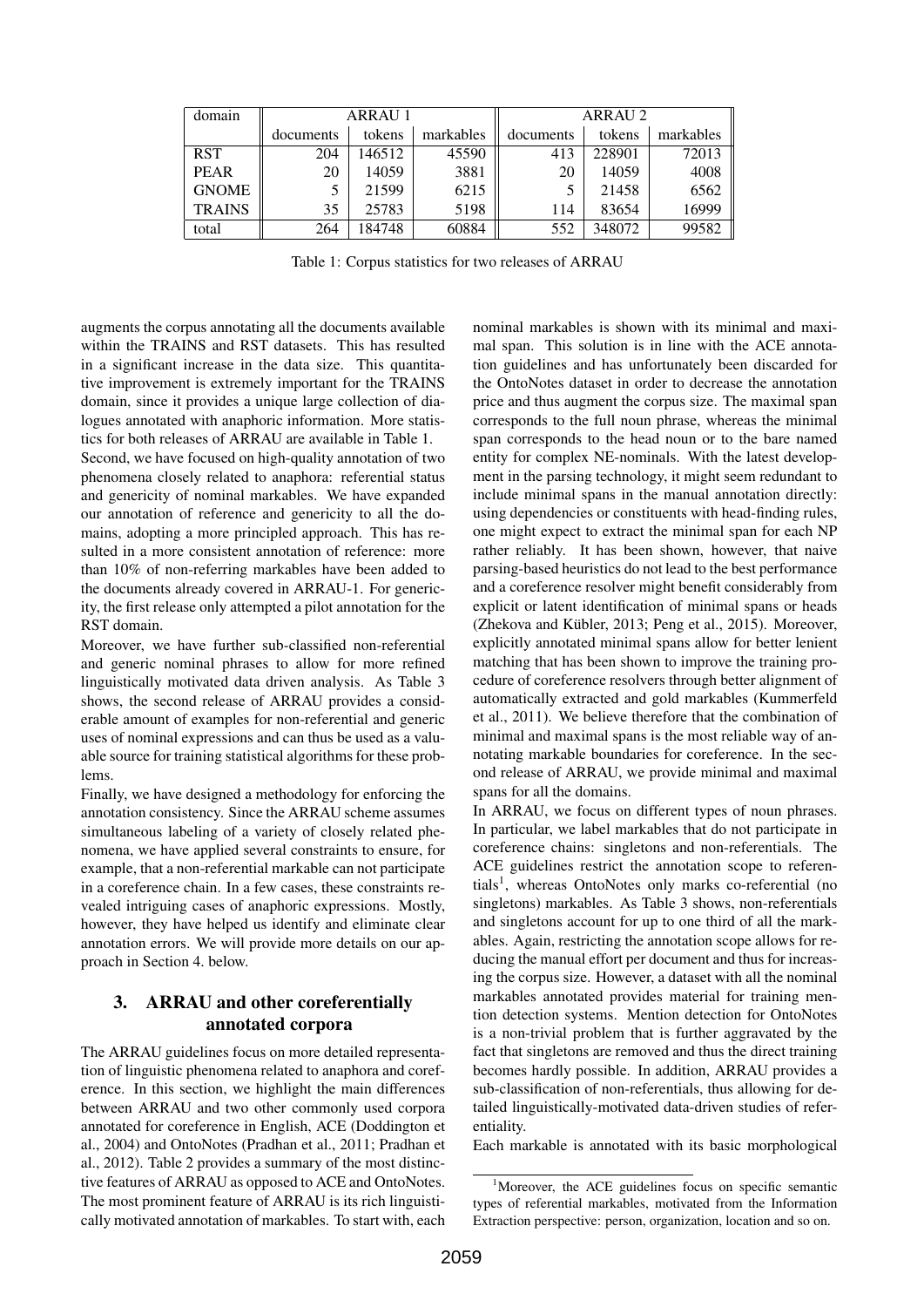|                                          | $ACE-05$     | <b>ARRAU</b> |      |
|------------------------------------------|--------------|--------------|------|
| corpus size (# tokens)                   | 220K         | 350K         | 1.5M |
| different domains                        |              | ┿            |      |
| min and max markable boundaries          |              |              |      |
| markable type annotated                  |              |              |      |
| markable attributes annotated            | 士            |              |      |
| singletons annotated                     | $\mathrm{+}$ | +            |      |
| all (co)referential markables annotated  |              |              |      |
| non-referentials                         |              |              |      |
| rich gold linguistic annotations of text |              |              |      |

Table 2: Comparison across coreferentially annotated corpora

properties: number, gender and semantic class. This allows, again, for training markable-level classifiers to assign these features automatically. Similarly to minimal span, this task can be attempted via heuristics based on parse trees, however, one can expected a higher performance if such tasks are attempted in a data-driven way.

The text collections used in ARRAU have been annotated for a variety of relevant discourse-level properties by other projects. For example, our news documents are taken from the RST treebank and thus further annotations can be induced from RST to investigate possible interactions between coreference and rhetorical structure.<sup>2</sup> The OntoNotes dataset, on the contrary, provides valuable gold annotations of low-level phenomena (for example, gold part-of-speech tags or parse trees), but does not, to our knowledge, provide deep discourse-level annotations apart from coreference.

Finally, the ARRAU dataset combines identity coreference with bridging. Again, it is very important to have the same corpus annotated for both bridging and coreference since these two tasks are very interrelated.

To summarize, the ARRAU dataset provides a high-quality refined annotation of anaphora and related phenomena. It relies on much more detailed and specific annotation guidelines than other commonly used corpora. We believe therefore that while the OntoNotes corpus is of crucial importance for data-intensive modeling of linguistically easier cases of coreference, ARRAU can be valuable, on one hand, for deeper linguistically oriented analysis of complex cases and, on the other hand, for learning models for related phenomena (genericity, referentiality etc).

### 4. Enforcing annotation consistency

A significant effort has been devoted to improving not only the quantity, but also the quality of the material annotated within the ARRAU project. To this end, we have implemented the following measures for the second release of the dataset:

• Minimal and maximal spans, genericity and referentiality have been annotated for all the documents. This enforces consistency across domains and allows for more principled cross-domain studies of the relevant phenomena.

- All the unspecified attributes have been re-annotated.
- Morphological attributes have been checked across coreference chains. For example, a typical chain should not include two markables of different gender. All the violating cases have been assessed manually.
- Semantic type has been checked for consistency across coreference chains.
- All the non-referential markables have been checked to exclude their participation in coreference chains. While the annotation scheme does not allow nonreferentials to be anaphors, no MMAX functionality prevents a non-referential markable from being selected as an antecedent.
- All the markables labeled as discourse-old have been assigned an antecedent.
- Basic bracketing constraints have been enforced: no nominal markables should intersect each other or sentence boundaries.

The result of this effort has been two-fold. On the one hand, we have identified and removed various typos and inconsistencies that inevitably arise as a result of manual annotation. On the other hand, we have identified a number of truly challenging cases of coreference. The linguistic analysis of such examples constitutes a part of our ongoing work. Note that producing a non-negligible amount of challenging example has only been made possible as a byproduct of our thorough linguistically motivated annotation, for example, through a clash between coreference and non-referentiality.

## 5. Conclusion

In this paper, we have presented the second release of ARRAU—a corpus of anaphoric information. The dataset spans over four different domains and contains manually labeled data for such tasks as coreference resolution, bridging, mention detection, referentiality and genericity. Building upon the first release of ARRAU almost a decade ago, we have invested a considerable effort into improving the corpus, both qualitatively and quantitatively. To this end,

 $2$ We do not include RST annotations in the ARRAU distributions. The relevant information can be extracted through straightforward corpora alignment.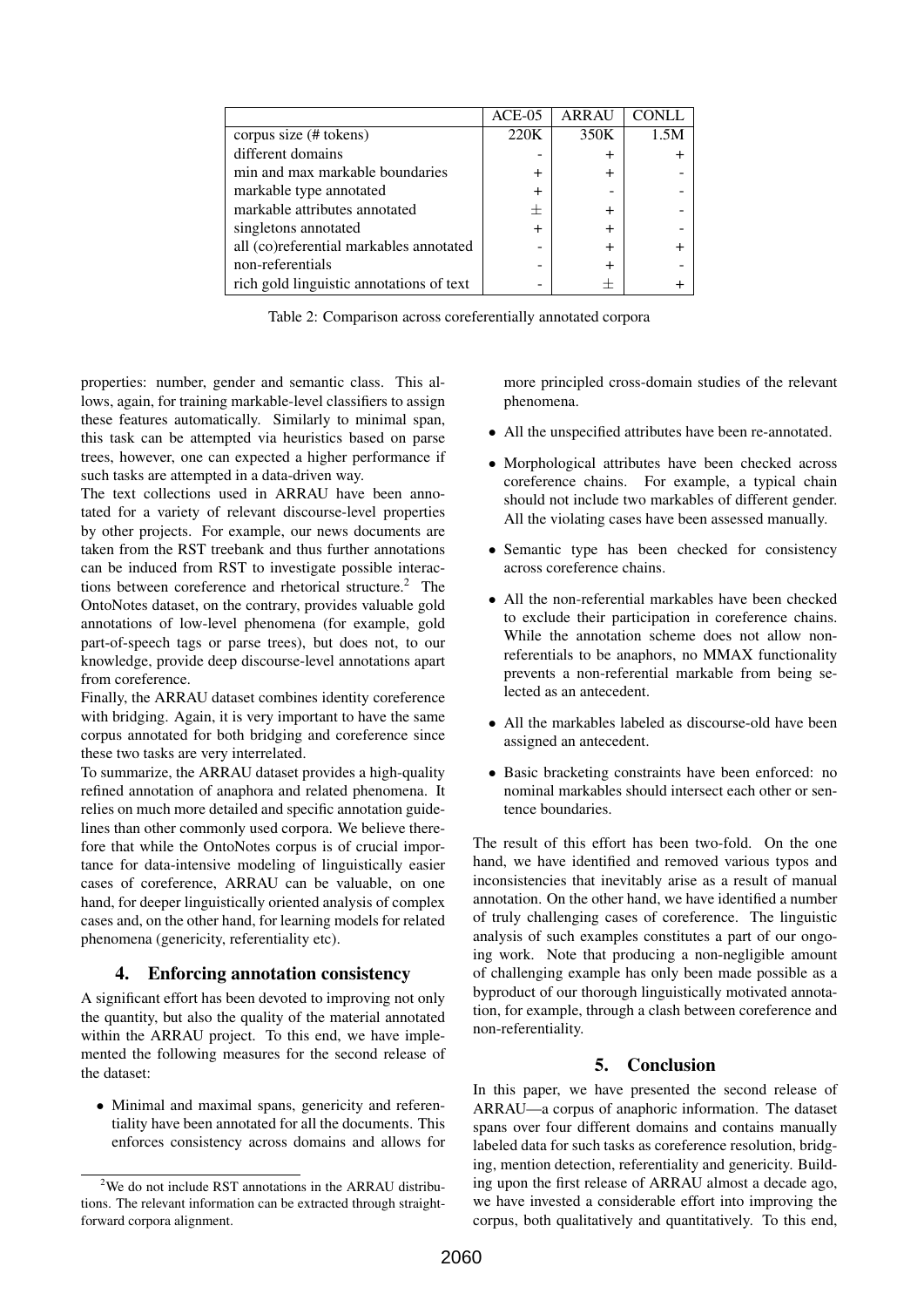|                           | <b>RST</b> | <b>TRAINS</b> | <b>GNOME</b>   | <b>PEAR</b>    |
|---------------------------|------------|---------------|----------------|----------------|
| all                       | 72013      | 16999         | 6562           | 4008           |
| singletons                | 39431      | 5308          | 2887           | 1320           |
| generic                   | 2772       | 3071          | 819            | 122            |
| generic                   | 1434       | 728           | 12             | 74             |
| episodic-no               |            | 4             |                |                |
| no-generic                | 385        | 1285          | 470            |                |
| operator-conditional      | 89         | 231           | 184            | $\overline{2}$ |
| operator-instruction      | 15         | 163           | 205            |                |
| operator-iquant           | 7          | 6             |                |                |
| operator-modal            | 437        | 1078          | 142            | 16             |
| operator-question         | 54         | 429           | 39             | 10             |
| operator-tquant           | 16         | 4             |                |                |
| underspecified-decease    |            |               | 75             |                |
| underspecified-generic    | 1          | 3             |                |                |
| underspecified-replicable | 35         | 1             | $\overline{c}$ | 21             |
| underspecified-substance  | 684        | 431           | 160            |                |
| non-referential           | 9477       | 2351          | 1033           | 607            |
| coordination              | 2408       | 231           | 326            | 37             |
| expletive                 | 444        | 851           | 75             | 122            |
| idiom                     | 638        | 148           | 29             | 42             |
| incomplete                |            | 149           | 1              | 36             |
| predicate                 | 4252       | 145           | 352            | 79             |
| quantifier                | 1724       | 817           | 250            | 132            |
| unknown                   | 9          | 6             |                | 159            |

Table 3: Distribution of markables in the second releases of ARRAU

we have doubled the amount of textual material, added several important attributes and designed the methodology to enforce the annotation consistency.

As a part of our ongoing work, we are analyzing the outcome of our efforts, in particular, of the measures undertaken to improve the data quality. On the one hand, we focus on providing a linguistic account for complex cases that have been identified through this methodology. On the other hand, we are running extensive evaluation experiments to assess the impact of data cleaning on the performance level of coreference resolvers.

For the third release of ARRAU, we plan to focus on bridging. We will expand the bridging annotation to all the domains and design consistency constraints for bridging aiming at reducing errors. We will also investigate the interaction between bridging and coreference.

The already released dataset opens up several research directions that we are planning to follow in the nearest future. First, the alignment between ARRAU and other corpora, in particular, RST, allow for joint modeling of coreference and discourse structure. Second, we plan to investigate a model that combines a data-intensive OntoNotes-style processing with deeper analysis based on ARRAU .

### 6. Acknowledgments

This work has been partially supported by the EC projects #671625 H2020 CogNet and #288024 FP7 LiMoSINe; EP-SRC grant GR/S76434/01: Anaphora Resolution and Underspecification (ARRAU), as well as by the Autonomous Province of Trento project LiveMemories.

#### 7. References

- Lynn Carlson, Daniel Marcu, and Mary Ellen Okurowski. 2002. Rst discourse treebank ldc2002t07.
- George Doddington, Alexis Mitchell, Mark Przybocki, Lance Ramshaw, Stephanie Strassell, and Ralph Weischedel. 2004. The automatic content extraction (ACE) program–tasks, data, and evaluation. In *Proceedings of the Language Resources and Evaluation Conference*.
- Jonathan K Kummerfeld, Mohit Bansal, David Burkett, and Dan Klein. 2011. Mention detection: Heuristics for the ontonotes annotations. In *Conference on Natural Language Learning*, pages 102–106. Association for Computational Linguistics.
- Cristoph Müller and Michael Strube. 2006. Multi-level annotation of linguistic data with MMAX2. In *Corpus Technology and Language Pedagogy*, pages 197–214. S. Braun and K. Kohn and J. Mukherjee.
- Haoruo Peng, Kai-Wei Chang, and Dan Roth. 2015. A joint framework for coreference resolution and mention head detection. *CoNLL 2015*, 51:12.
- Massimo Poesio and Ron Artstein. 2008. Anaphoric annotation in the arrau corpus. In *Proceedings of the Language Resources and Evaluation Conference*.
- Sameer Pradhan, Lance Ramshaw, Mitchell Marcus, Martha Palmer, Ralph Weischedel, and Nianwen Xue. 2011. Conll-2011 shared task: Modeling unrestricted coreference in ontonotes. In *Proceedings of the Fifteenth Conference on Computational Natural Language Learning (CoNLL 2011)*, Portland, Oregon, June.